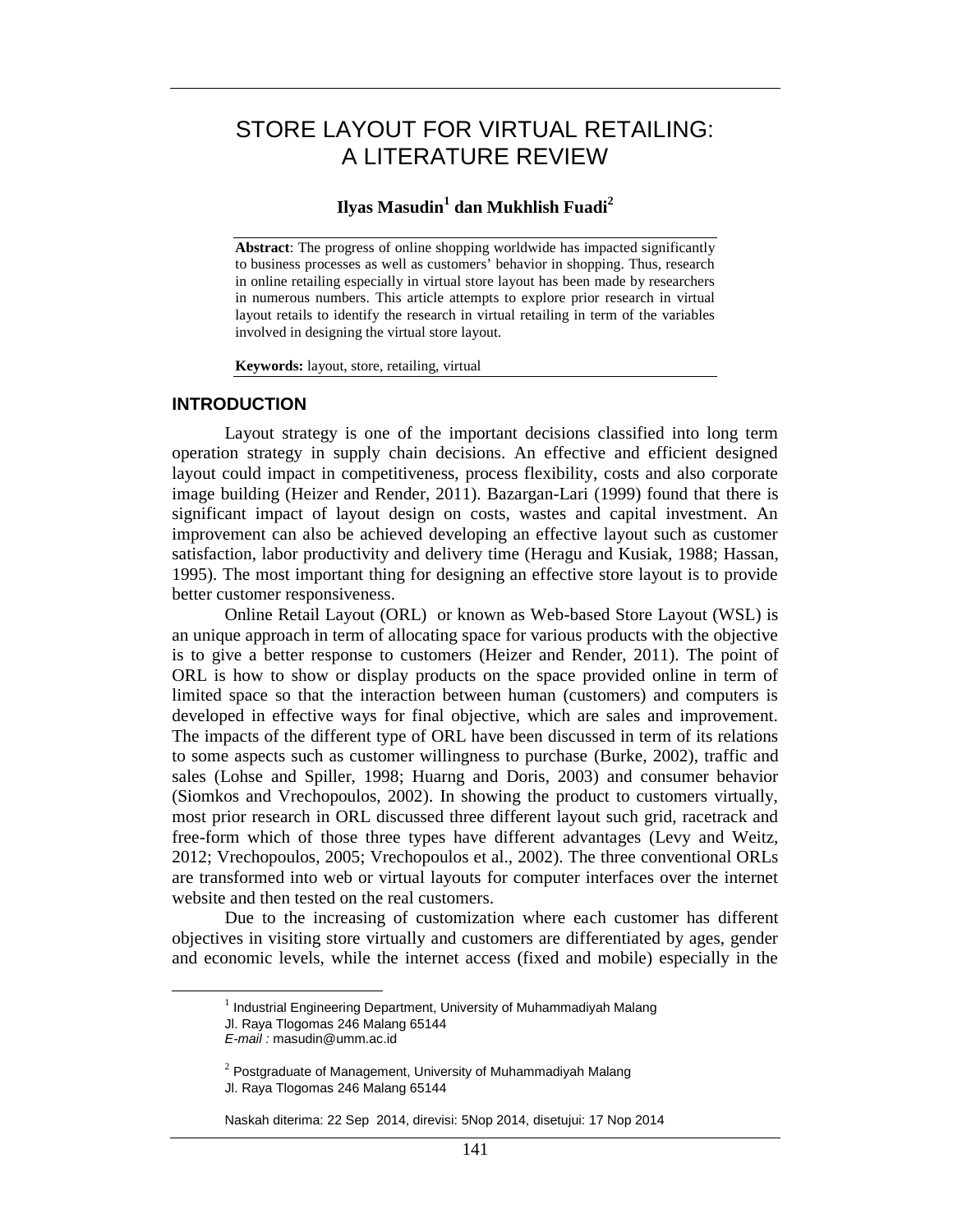developing countries gets better currently, it is important to review prior study in term how the progress of ORL research has been done and how further research should be focused on. Therefore, this paper attempts to explore past works in ORL, particularly on the virtual layout design and the variables and constructs are developed.

## **LITERATURE REVIEW Conventional Store Layout Retailing**

The strategy in store's layout has significant implication on customer's behavior on purchase. The problems to decide a fit layout strategy in store rises due to a limited space availability to display all products to provide excellent customer service. The implications of store layout on customer behavior in purchase in store are exist (Griffith, 2005; Cornelius et al., 2010; Sen et al., 2002). According to Levy & Weitz (2012), store layouts in retailing are conventionally classified into three different layout, grid, freeform and racetrack layouts. Grid store layout is designed for fast shopping activities where customers are supposed to locate and find stuffs easily. The products are displayed on the both sides of parallel aisles of the large extent store's space based on the certain category so customers can move through the entire store (see figure 1).



Figure 1. Grid store layout

The grid ORL, which is set based on the parallel aisles to one another, is generally used by common groceries for customers who have planned their purchase (Levy and Weitz, 2012, Mason, 1991).The freeform type is set the layout asymmetrically which gives customers to enjoy and free movement. This form which is generally used by fashion stores, leads customers to browse the store and increase the willingness to purchase along the time (Lewison, 1994, Mason, 1991, Levy and Weitz, 2012). Meanwhile, racetrack is arranged aisles based on the themes so that customers will provide an interesting, entertaining and experiencing shopping (Lewison, 1994).

Most supermarkets, groceries and drug stores are the example stores using this particular layout. In freeform store layout, the floor and aisles are set freely and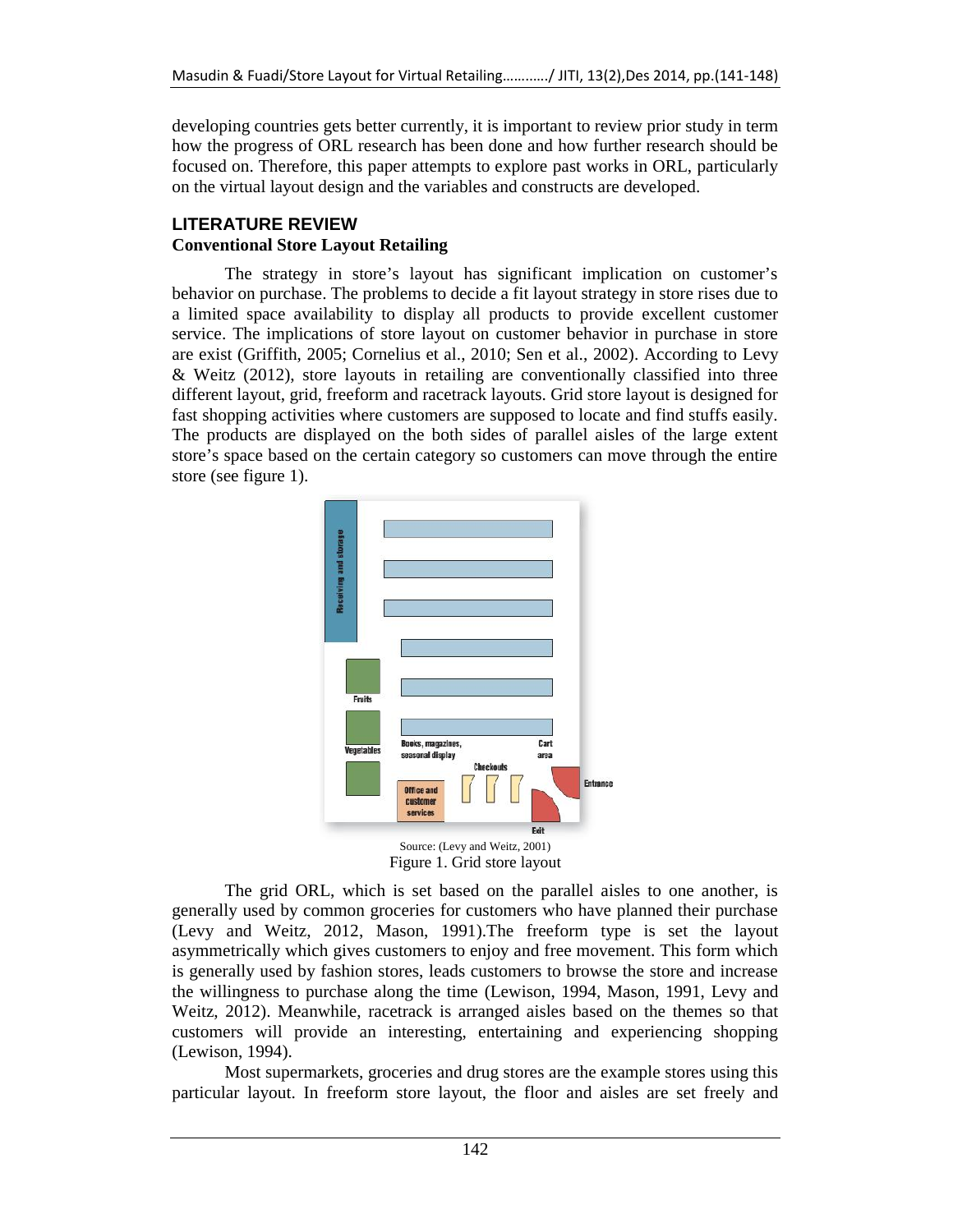

asymmetrically that all different types, size and shapes are displayed in the same sections.

Source: (Levy and Weitz, 2001) Figure 2. Racetrack store layout

Employing this type allows customers to move and browse stuffs to all directions within the stores (see figure 2) and leads customers to increase their willing to purchase stuffs instead of their shopping lists due to spend longer time in the store. Most large department stores as fashion stores are applying this layout type. In racetrack store layout, the floor is modeled into separated areas based on the same particular stuff's theme (see figure 3). In this type, customers can move along the stores' sections because this layout is designed to facilitate them to visit as many as store's sections. This store layout gives a different and interesting shopping experience to customers (Lewison, 1994).



Source: (Levy and Weitz, 2001) Figure 3. Free-form store layout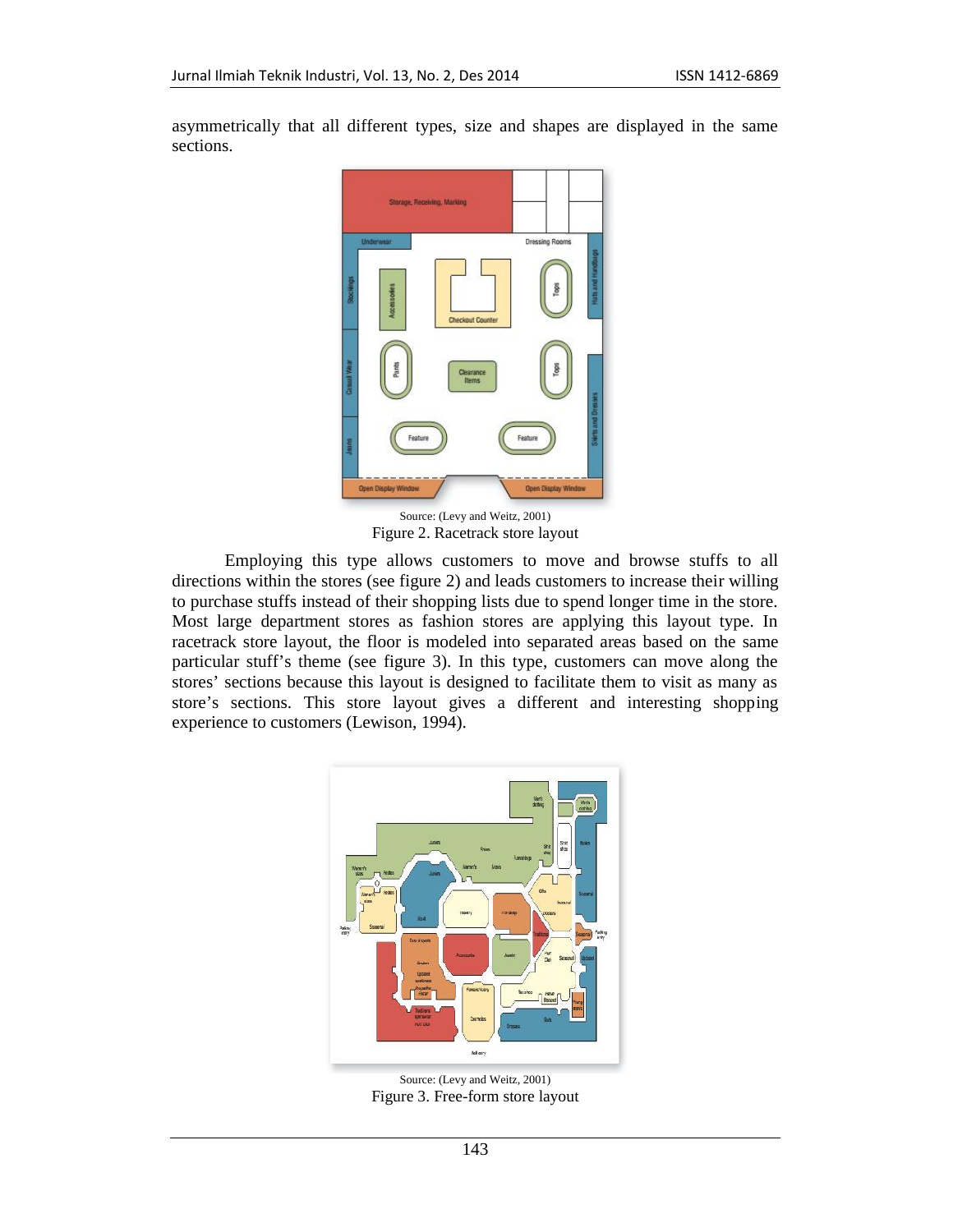| N <sub>0</sub> | <b>Authors</b>              | Grid | <b>Racetrack</b> | Freeform |
|----------------|-----------------------------|------|------------------|----------|
|                | Levy and Weitz (2001)       |      |                  |          |
|                | Lewison (1994)              |      |                  |          |
| 3.             | <b>Mason</b> (1991)         |      |                  |          |
| 4.             | Herrington & Capella (1995) |      |                  |          |
|                | Donovan et. al. (1994)      |      |                  |          |
| 6.             | Vrechopoulos et al. (2002)  |      |                  |          |
|                | Vrechopoulos et al. (2004)  |      |                  |          |

Table 1. Previous works in online store layout

## **The Implication of Virtual Store Layout**

A significant growths of World Wide Web and internet users have impacted on online business especially on the business to customers (B2C). The increase of internet users worldwide which reached 361.9 million in 2003 (Yorgey, 2000) has created opportunities for this electronic business by transforming all conventional activities within business processes to electronic activities. One of the promised online businesses which use internet is retailing. It is reported that E-shopping has valued up to US\$ 500 billion by 2002 (Teo, 2002). Virtual retailers recently use internet not only for display purposes but also for other functions as ordering process and online purchasing process. Moreover, for a big corporate point of view, the concept of virtual store might become the solution to minimize the costs of supply chain management from the long channel of supply by cutting function of the "real" retailing stores and replacing it into virtual store. It is investigated that by online selling strategy in the multi echelon supply chain business impact on pricing and ordering decisions, which are reducing costs of supply chain (Hsieh et al., 2014). Moreover, virtual store layout decisions is potentially giving customers more information needed about the stores and developing customers' elaboration and response the other products or brands. Griffith (2005) found that different ORL gives different results in the level of customers' elaboration and customers' outcome.

There are also some discussions of ORL applications and its implications in customers' behavior. It is investigated that the virtual store layout influences planned customers behavior (Kollat and Willett, 1967, Seiders et al., 2000). For example, for customers who have routine and planned behavior in shopping in the particular stores, grid virtual store layout facilitates is better ORL than others because they could do pre-selection the stuffs before purchasing (Lewison, 1994, Ghosh, 1994, Levy and Weitz, 2012). Prior study about racetrack ORL indicated that it is the most entertaining conventional ORL for customers for purchasing the stuffs via internet is racetrack, therefore this type leads customers to spend more time in the store for shopping (Herrington and Capella, 1995, Donovan et al., 1994). Further previous study also indicates that more time spent by customers for browsing the store by online using this type of ORL (Eroglu et al., 2001, Li et al., 1999, van der Heijden, 2003). The same phenomena in the freeform ORL that customers are willing to spend more time in the store for shopping due to enjoy the freedom of move within the store.

Investigation by Vrechopoulos et al.(2004) in United Kingdom and Greece showed that most groceries or department store in UK applied grid layout and some of them applied racetrack, for instance, the two largest UK groceries, Saveway and Sainsburry use grid technique for their virtual store layout. Moreover, most department store in Greece such as Smartbut and Homenet are using freeform layout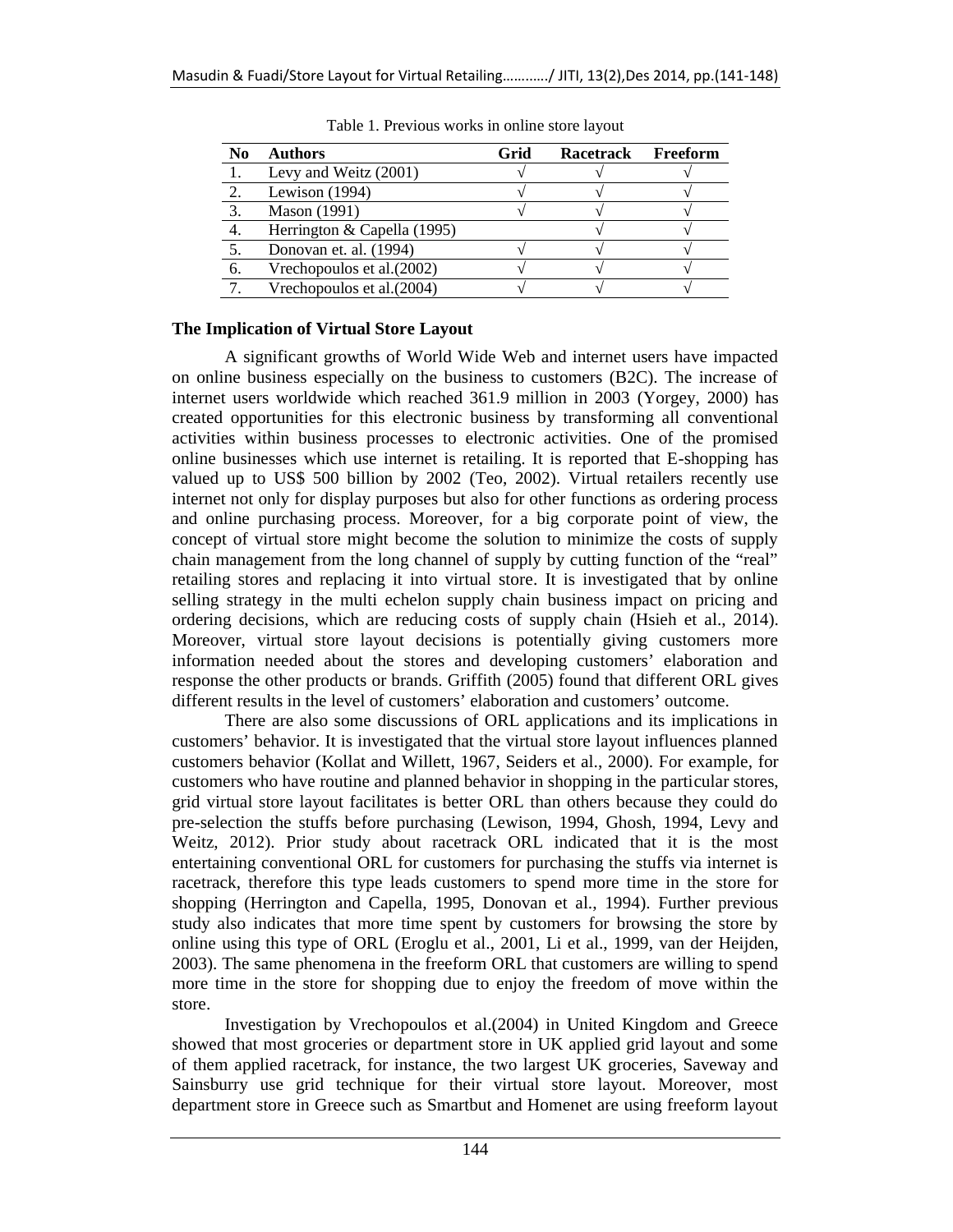for their online store. The detail of the applications of online layout store are shown by table 2.

| N <sub>0</sub> | Lavout    | <b>Applications</b>                         |
|----------------|-----------|---------------------------------------------|
|                | Grid      | www. safeway co.uk, www. Sainsburry.co.uk   |
| 2.             | Racetrack | www.foodonline.co.uk, www.simplyorganic.net |
| 3.             | Freeform  | www.smartbuy.gr, www.homenet.gr             |
|                |           | Source: Vrechopoulos et al. (2004)          |

Table 2 The application of online store layout

## **Hybrid Online Retail Layout (HORL)**

Besides the conventional online store layout, to accommodate the disadvantages of applying OSL mentioned previously, a progressive online layouts are required. One of them is called hybrid online retail layout (HORL), which is developed by accommodating each function of conventional store layout. HORL allows customers to choose accessing the stuffs within the store in three different ways based on the customers' needs. The structure of HORL is shown in figure 4.



Figure 4. Website structure for *hybrid layout.*

The HORL is structured based on the three conventional ORL's functions, for example, racetrack type in HORL is provided for customers who have not long enough time to browse the stuffs within store, while grid type is provided in HORL for customers who want to buy planned purchase and Free-form layout is covered for customers who have not plan to purchase while having a limited time in the store. The characteristics of three conventional store layouts on the customers' purposes are shown in table 3.

Table 3. Characteristics of conventional VSL

| <b>Type</b> | <b>Purpose</b>                 | <b>Planned</b> | Time   |
|-------------|--------------------------------|----------------|--------|
| Grid        | Purchase                       | Yes            | Short  |
| Racetrack   | <b>Browsing</b>                | No             | Long   |
| Free-form   | Browsing $\&$ plan to purchase | Nο             | Medium |

In HORL website, the display of three conventional store layouts can be performed in particular form and places. We divided the main structure of website into three, a header column for the main contents or even more in the middle while sidebars are put on the sides of the website. In this research, we display racetrack layout on the header, grid layout on the main content and free form on the sidebar or footer. For attracting customers to visit HORL, interactive technology on the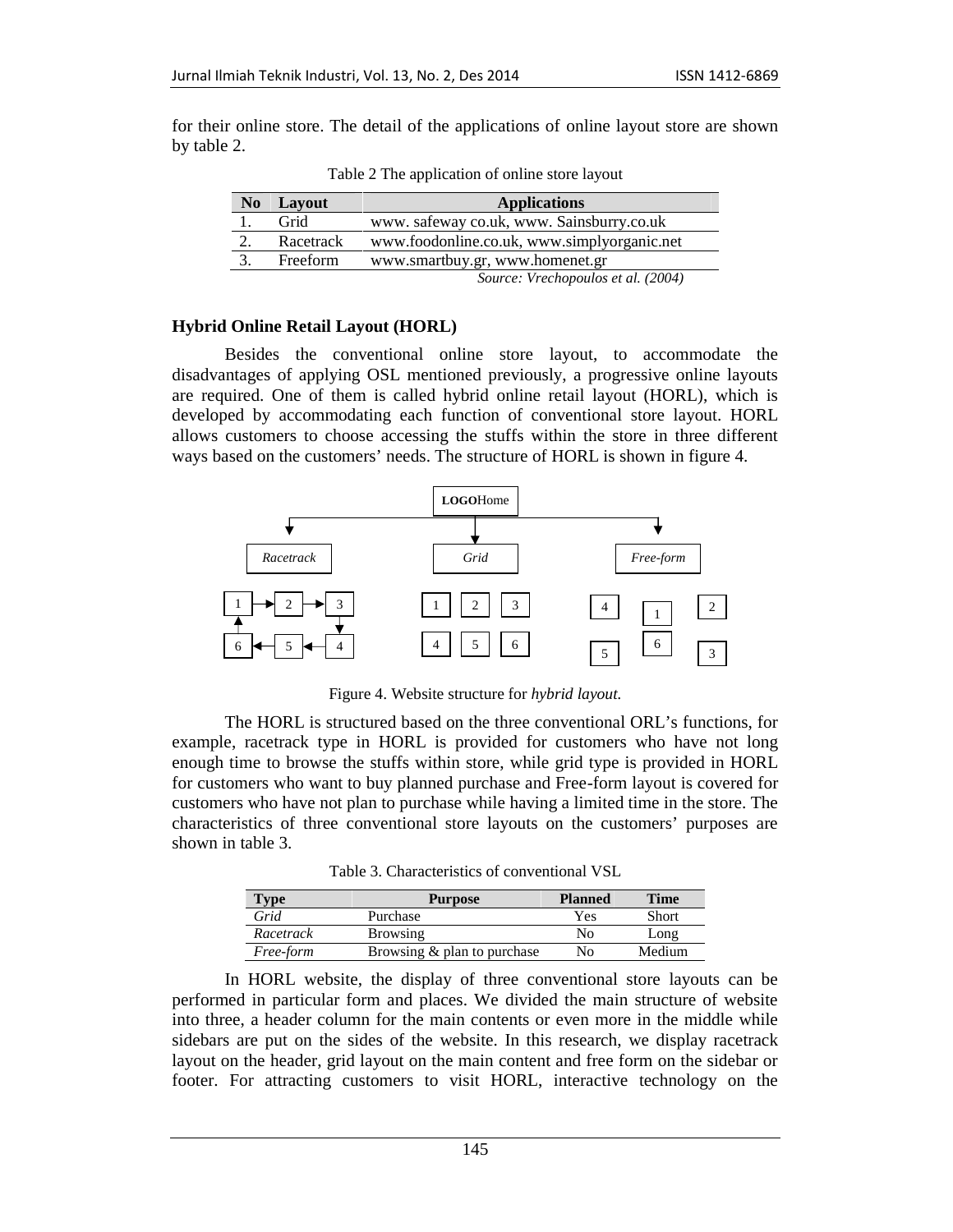designed website can be added as Image Interactive Technology (IIT) or sliding image, interactive image (zoom-in functions) and 3D virtual model (Kim et al., 2007).



Figure 5. *Hybrid virtual store layout.*

The proposed hybrid store layout in this research puts freeform layout on the header with image sliding which guides customers to other type of layout, racetrack. The reason that Racetrack use with this way is because they are assumed having long time spent within the store. Free-form layout in this proposed HORL is displayed on the footer and header, while grid layout is put on the main page position that consist of more detail information of stuffs when clicked. For customers who have a limited time in shopping can use search menu. The expectation of applying HORL are accommodating three conventional store layouts, giving a better experience in shopping and providing better customer service.

## **Approached Variables for ORL**

Prior research about conventional store layout indicates that there is a relationship between virtual store layout and customer behavior. The impacts of virtual grid, freeform and racetrack layout has been tested to investigate the relation to customer behavior in Vrechopolous (2002). This research uses variables adopted by Vrechopolous (2002) that the measures customers behavior on different conventional ORL can be approached with "facilitating planned purchase (a), easy navigation within store (b), perceived entertainment (c), time spent within store (d) and website information style (e)" to test whether and how the proposed virtual store layout (hybrid online retail layout - HORL) affects customers behavior in those terms of constructs. The use of first and second constructs this research are based on the theory of Technology Acceptance Model (TAM) which were developed by Davis (1989), while the third construct followed the model from Lastovicka (1983) and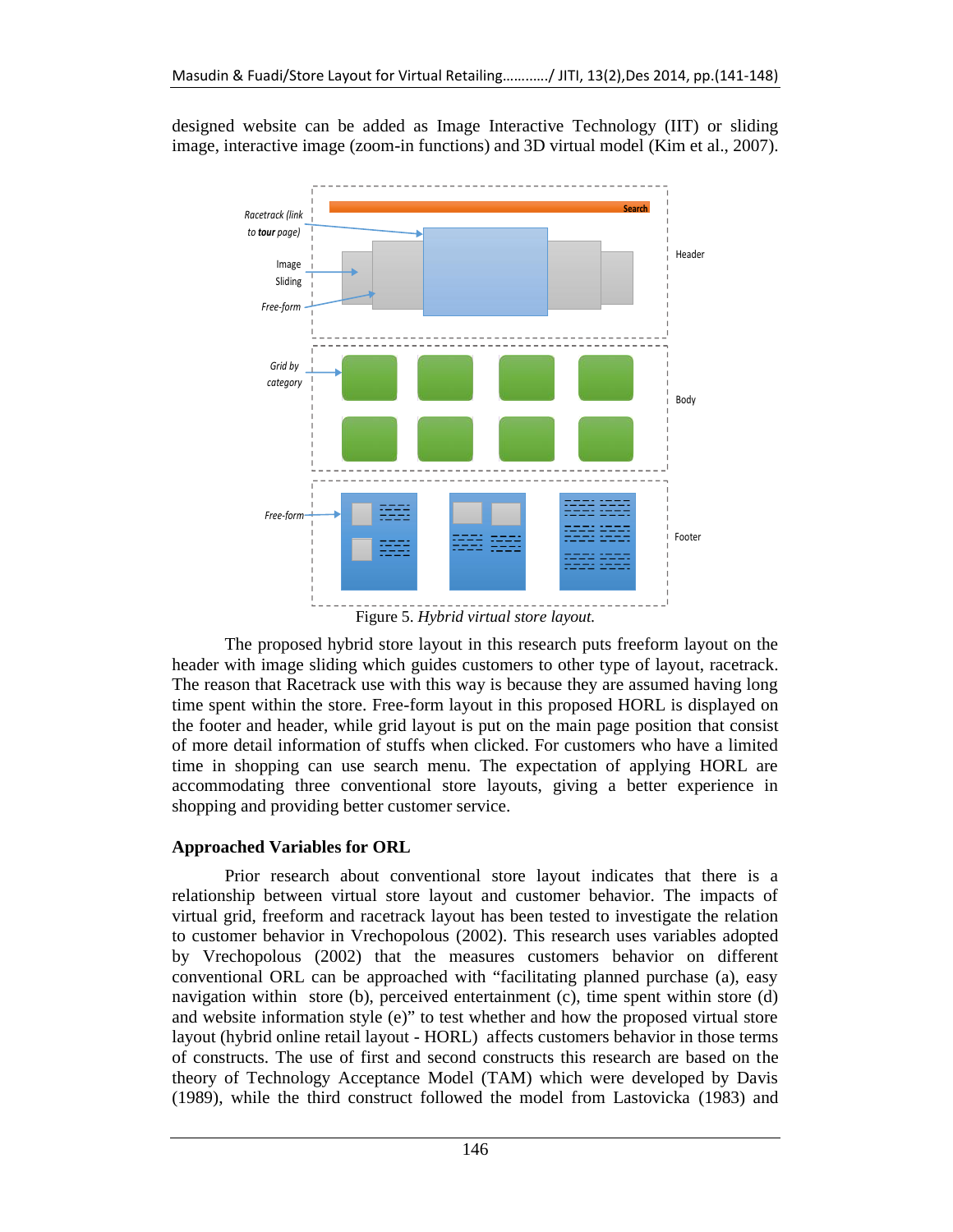Vrechopoulos, O'Keefe, Doukidis, & Siomkos (2004), then the complexity of information given by the website to customers is presented by website information style (Verhagen and van Dolen, 2011) and fourth construct is automatically measured by the system.

Table 4 shows the previous works in online retail layout in term of the variables involved in ORL research.

| N <sub>0</sub> | <b>Authors</b>                | Freedom Entertaining | <b>Willingness</b><br>to purchase | Time<br>spent |
|----------------|-------------------------------|----------------------|-----------------------------------|---------------|
|                | Vrechopoulos (2004)           |                      |                                   |               |
|                | Lastovicka (1983)             |                      |                                   |               |
|                | Eroglu.et.al. (2001),         |                      |                                   |               |
|                | Verhagen and van Dolen (2003) |                      |                                   |               |
|                | Griffith (2005),              |                      |                                   |               |
|                | Celsi, & Olson (1988)         |                      |                                   |               |

| Table 4. Variables involved in ORL research. |  |
|----------------------------------------------|--|
|                                              |  |

## **CONCLUSION**

It is theorized that the structure of virtual store has different influences on customer's information gathering. The research has been done shows that conventional online retail layout (ORL) are the most layout for online store used by most online groceries or department store. From the literature review in this paper, it is shown that the use of online store layout has influenced the customers' perceived. It is believed that the three conventional online store layout such as grid, freeform and racetrack has relationship with the customers' perceived in different ways as customers' time spent in the website, the willingness to purchase, freedom to move on the website and the level of entertainment.

For customization reasons, it is believed that there should be an accommodative online store layout for customers so that other unsatisfied customers' perceived as shown in the conventional layout variables can be reached. Thus, an hybrid online retail layout (HORL) which combines all the functions of conventional online layouts, are important to discuss for further research.

## **References**

- Bazargan-Lari, M. 1999. "Layout designs in cellular manufacturing". *European Journal of Operational Research*. Vol. 112, pp. 258-272.
- Burke, R. 2002. "Technology and the customer interface: What consumers want in the physical and virtual store". *Journal of the Academy of Marketing Science*. Vol. 30, pp. 411-432.
- Cornelius, B.; Natter, M.; & Faure, C. 2010. "How storefront displays influence retail store image". *Journal of Retailing and Consumer Services*. Vol. 17, pp. 143-151.
- Davis, F. D. 1989. "Perceived Usefulness, Perceived Ease of Use, and User Acceptance of Information Technology". *MIS Quarterly*. Vol. 13, pp. 319-340.
- Donovan, R. J.; Rossiter, J. R.; Marcoolyn, G.; & Nesdale, A. 1994. "Store atmosphere and purchasing behavior". *Journal of retailing*. Vol. 70, pp. 283-294.
- Eroglu, S. A.; Machleit, K. A.; & Davis, L. M. 2001. "Atmospheric qualities of online retailing: A conceptual model and implications". *Journal of Business Research*. Vol. 54, pp. 177-184.

Ghosh, A. 1994. *Retail Management*. Dryden Press.

Griffith, D. A. 2005. "An examination of the influences of store layout in online retailing". *Journal of Business Research*. Vol. 58, pp. 1391-1396.